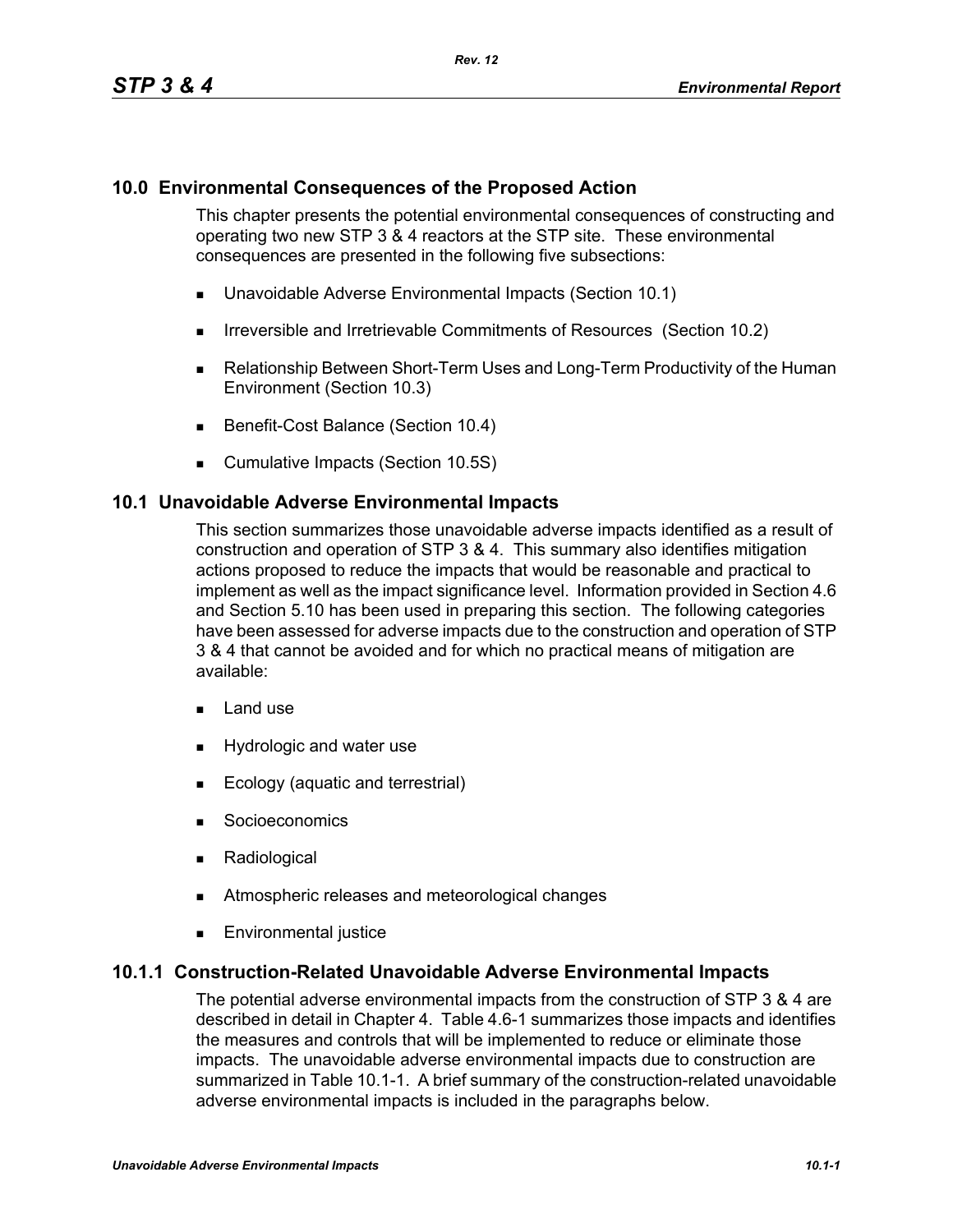For many of the impacts related to construction activities, mitigation measures that would be applied are referred to as "best management practices," as previously discussed in Section 3.9. Typically, their use is determined by the types of activities that are to be performed, and frequently, they are implemented through plans and procedures developed at the time of construction.

## **10.1.1.1 Land Use**

Unavoidable, but small, adverse environmental impacts on land use would occur due to construction of STP 3 & 4. Approximately 740 acres (out of approximately 12,220 total site acres) on the STP site will be affected; most of the land that will be cleared at STP was disturbed during the original construction of STP 1 & 2. Twenty-nine wetlands were identified by the U.S. Army Corps of Engineers (USACE). These wetlands will be avoided during construction. Construction may also occur in other sensitive areas, including the Coastal Management Zone. Land used for construction related activities (e.g., laydown and spoils areas, construction parking) will be restored once construction is complete. These impacts would be considered small and temporary. There may be the potential for small to moderate short-term physical land use changes in the vicinity of the site due to the development of temporary housing for construction employees.

# **10.1.1.2 Hydrologic and Water Use**

The construction of STP 3 & 4 will increase the amount of groundwater used at STP. However, as documented in the site groundwater use calculation (Reference 10.1-1), it has been determined that the existing STP site groundwater operating permit limit provides adequate groundwater supply for water uses required for the operation of STP Units 1 and 2 and the construction, initial testing, and operation of STP Units 3 and 4. Temporary dewatering of the shallow aquifer will also be required during construction. However, construction practices (i.e., best management practices) and adherence to storm water management procedures, as included in the Storm Water Pollution Prevention Plan, will minimize the adverse effects of the construction dewatering on the aquifer and local wells. Additional potential construction impacts to local hydrology include the potential disturbance of local surface water bodies due to turbidity and sedimentation caused by construction activities. In summary, small, temporary unavoidable adverse impacts to local hydrology and water are anticipated during construction.

# **10.1.1.3 Aquatic Ecology**

Construction activities (e.g., restoration of the barge slip) along the Colorado River shoreline may adversely affect shoreline habitat. In addition, construction activities have the potential to temporarily increase the sediment load in that section of the river, although it is likely the increase will be small. There is also potential for constructionrelated spills (e.g., hydraulic fluid, diesel) that may impact surface water bodies. Small temporary impacts to surface waters are likely from the filling in or rerouting of surface drainage features during construction. In summary, small temporary unavoidable adverse impacts to aquatic ecology are anticipated during construction.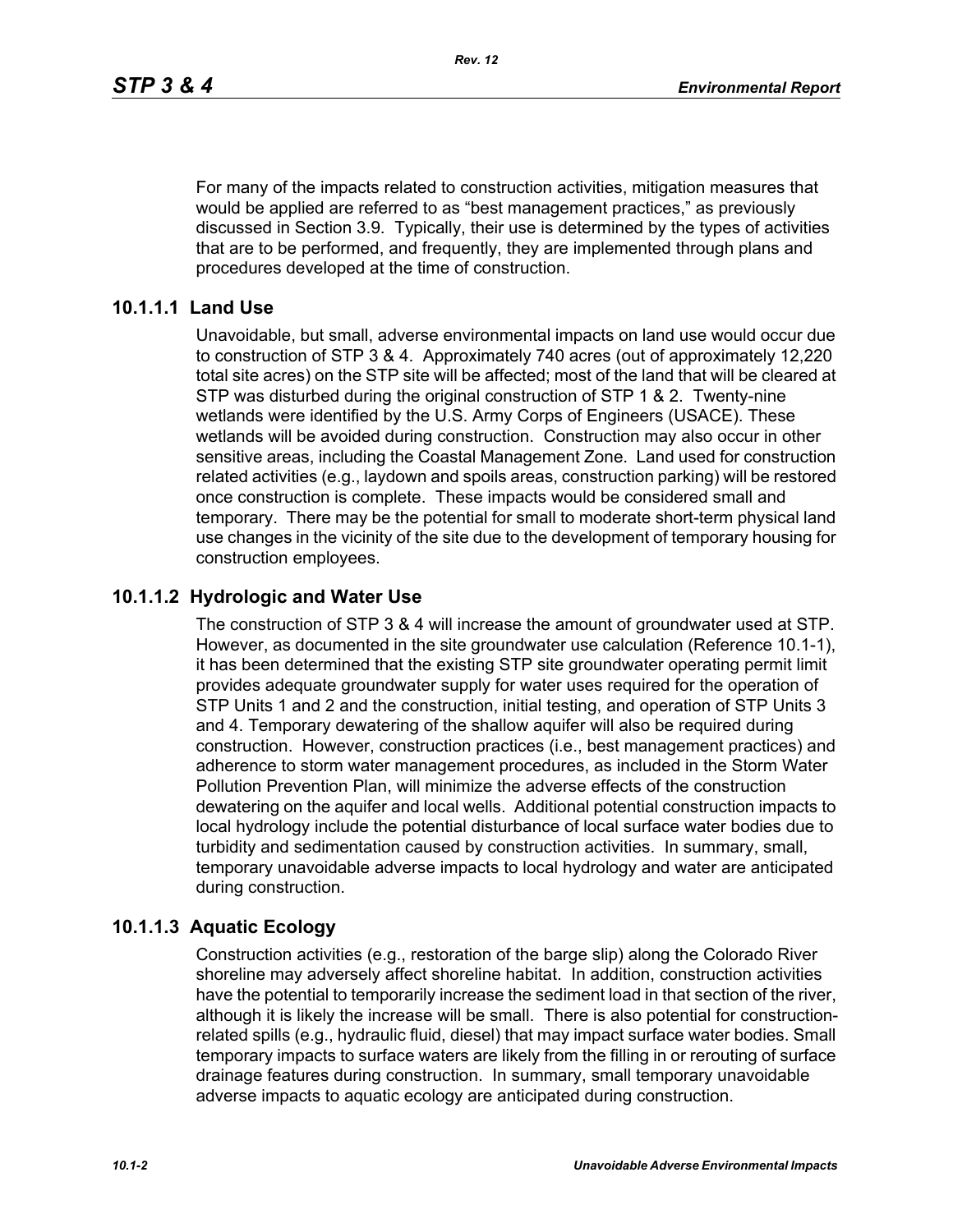# **10.1.1.4 Terrestrial Ecology**

Clearing activities and construction of STP 3 & 4, including relocating or refilling drainage ditches, will likely cause wildlife to leave or avoid the construction sites or relocate to other areas. Any changes in the wildlife population density in the site area would be difficult to measure. There also is a small potential for bird collisions with construction equipment. After construction of STP 3 & 4 is completed, wildlife is expected to return. Therefore, small temporary unavoidable adverse effects are anticipated to terrestrial ecology.

## **10.1.1.5 Socioeconomic**

During construction, moderate to large socioeconomic impacts may result from the influx of estimated 5950 construction workers and their families. Early in the construction phase in Matagorda County, there is the potential for a shortage of suitable short-term housing or rental units. In addition, there is the possibility that the area schools may need to expand to accommodate the children of the construction workers. Water and wastewater facilities will require expansion/upgrading. Fire and police protection also would need to expand to meet the needs of the county. Roads in the vicinity of the STP site will experience increased traffic because most of the roads in the plant vicinity are two-lane highways.

Mitigation measures that could be implemented by STPNOC to minimize traffic impacts include staggering shifts, encouraging car pooling, erecting signs alerting drivers of increased construction traffic, and potentially adding turn lanes at the STP site. Increases in tax revenue that will result from the construction of STP 3 & 4 could be used for school funding, road improvements, upgrades/improvements to water/wastewater treatment facilities, and upgrades to the fire and police protection infrastructure. If housing is not available, local market forces will likely stimulate new home construction. All other socioeconomic impacts from construction activities will be small and temporary.

### **10.1.1.6 Radiological**

Construction workers will receive radiation exposure from STP 1 & 2 during construction. However, the doses will be within regulatory limits (10 CFR 20.1301 and 40 CFR 190.10), as discussed in Section 4.5. The radiation dose to the workers is considered a small unavoidable adverse impact.

# **10.1.1.7 Atmospheric and Meteorological**

Construction will result in increased air emissions and fugitive dust from traffic and construction equipment. Best management practices for dust control such as frequent watering of potential dust-emitting areas could be employed. Local exposure to potential construction noise will be mitigated by potential measures such as public notification of impending construction activities. Small unavoidable adverse impacts are anticipated.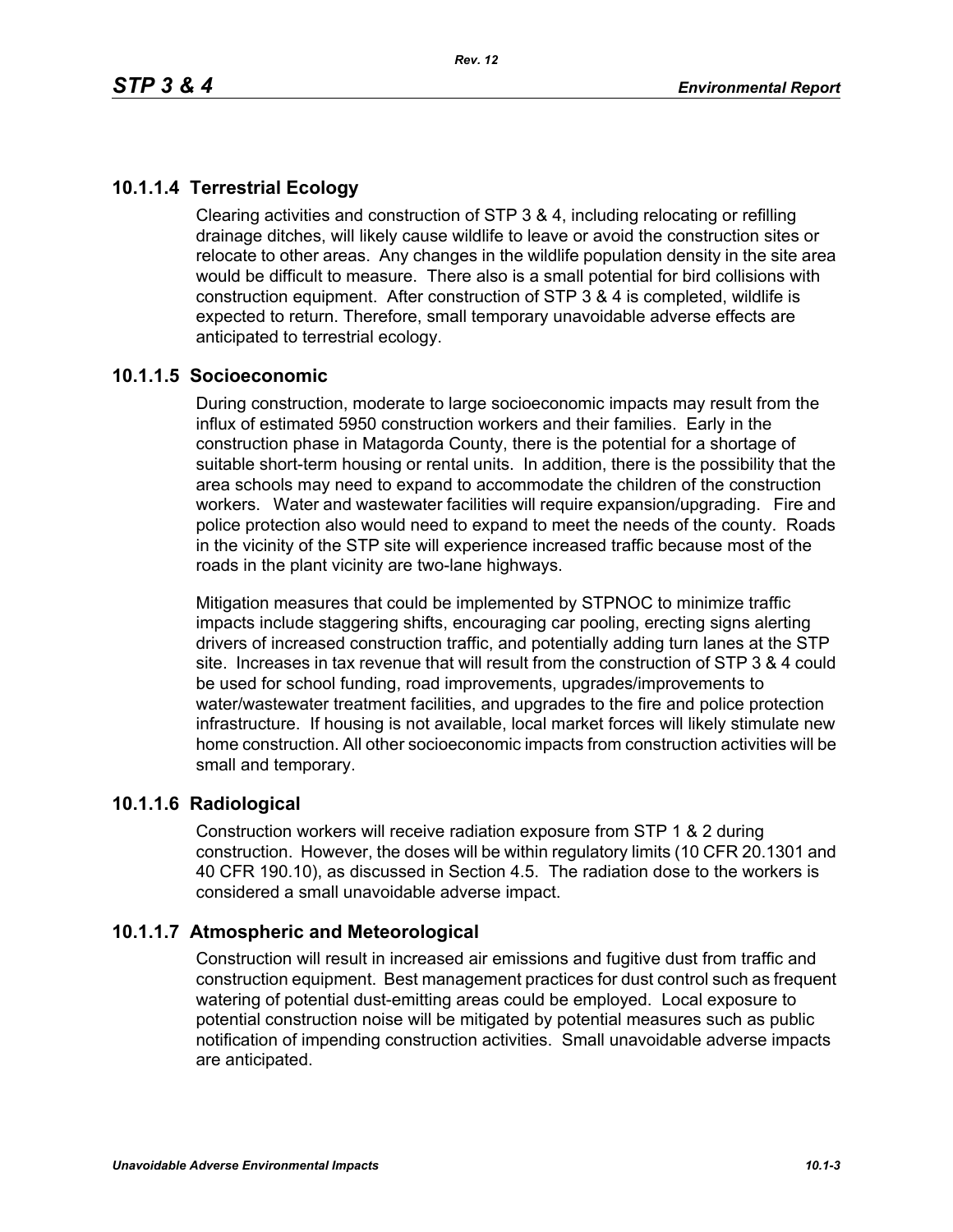# **10.1.1.8 Environmental Justice**

No disproportionately high or adverse impacts to minority or low-income populations were identified. However, the cost of low-income rental housing could increase due to increased demand for housing, potentially displacing low-income renters in Matagorda County during the construction phase. Small unavoidable adverse impacts are anticipated.

# **10.1.2 Unavoidable Adverse Environmental Impacts of Station Operations**

Operational impacts of STP 3 & 4 are discussed in detail in Chapter 5. Table 5.10-1 briefly describes those impacts and identifies measures and controls that may be implemented to reduce or eliminate adverse impacts. The expected impacts and the mitigation measures that are available to reduce these impacts are summarized in Table 10.1-2. The unavoidable adverse environmental impacts of operation, categorized by land use, hydrologic and water use, ecology (aquatic and terrestrial ecology), socioeconomics, radiological, atmospheric and meteorological, and environmental justice are summarized in the following paragraphs.

## **10.1.2.1 Land Use**

Unavoidable, but small, adverse environmental impacts on land use would occur due to operation of STP 3 & 4. Approximately 90 acres of STP land will be used during the licensed use of the facility; however, most of the land that will be cleared at the STP site was disturbed during the original construction of STP 1 & 2. The proposed project is in keeping with the current use of the property, which is for the generation of power. Approximately 21 acres of permanently committed offsite land will be required to support STP 3 & 4 due to the uranium fuel cycle.

The GE ABWR reactors will generate solid radioactive waste that will require disposal as discussed in Sections 3.5 and 5.5. Additional nonradioactive solid wastes will be generated from waste streams and sanitary effluents (i.e., sludge) as described in Sections 3.6 and 5.5. Additional land will be required for offsite disposal of radioactive and nonradioactive wastes.

# **10.1.2.2 Hydrologic and Water Use**

Operation of STP 3 & 4 will increase the amount of surface water and groundwater used at STP. However, as documented in the site groundwater use calculation (Reference 10.1-1), it has been determined that the existing STP site groundwater operating permit limit provides adequate groundwater supply for water uses required for the operation of STP Units 1 and 2 and the construction, initial testing, and operation of STP Units 3 and 4. STPNOC intends to install at least one additional site groundwater well with a design capacity of 500 gpm. As documented in the site groundwater use calculation (Reference 10.1-1), this additional capacity will allow for sufficient groundwater withdrawal to meet water uses required for: (1) operation of STP Units 1 and 2 and the construction, initial testing, and operation of STP Units 3 and 4; and (2) potential temporary capacity reduction as a result of equipment failure/unavailability. The additional wells would be properly permitted under applicable Coastal Plains Groundwater Conservation District (CPGCD) and TCEQ requirements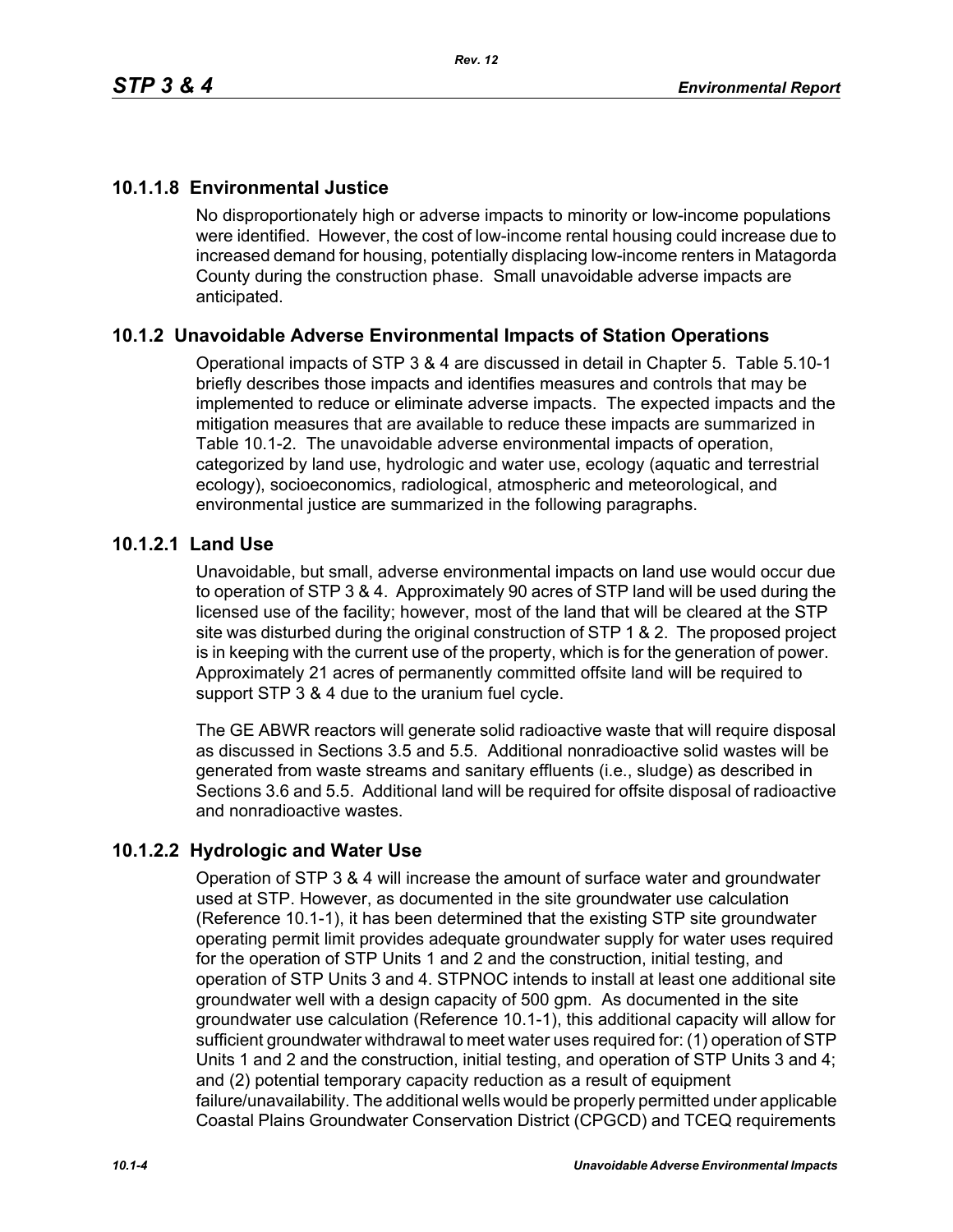and would not involve a request for an increase in the existing permit limit. Consumptive water loss from the Colorado River will be within currently permitted levels. Small to moderate unavoidable adverse impacts from STP 3 & 4 water use, specifically the loss of availability of both resources to other potential users will occur during the life of the plant.

Small unavoidable adverse impacts associated with chemical and wastewater discharges to the Colorado River and other surface water bodies will occur during the life of the plant as a result of blowdown, additional impervious surfaces, and wastewater treatment.

### **10.1.2.3 Aquatic Ecology**

Chemicals will be released to the Colorado River through blowdown from the Main Cooling Reservoir (MCR) in accordance with the Texas Pollution Discharge Elimination System (TPDES) permit. Because of dilution, the anticipated impact on water quality or aquatic biota is SMALL and will be within previously permitted levels.

The thermal plume from discharge from the MCR to the Colorado River will be small and within the TPDES permit limitations. Entrainment and entrapment effects on aquatic biota at the MCR makeup water intake on the Colorado River will be small and will not require mitigation. Small unavoidable adverse impacts on aquatic ecology are anticipated.

### **10.1.2.4 Terrestrial Ecology**

Operation of STP 3 & 4 will have small unavoidable adverse impacts on the local terrestrial ecology as a result of the increased water level in the MCR required for operation, noise, and the small potential for bird collisions with plant structures. Potentially adverse impacts to terrestrial ecology may occur as a result of loss of habitat because of vegetation control within the transmission line rights-of-way. These activities are part of the established agency-approved vegetation maintenance program that is ongoing for the existing transmission line. There will be no increase in transmission line maintenance due to the addition of STP 3 & 4.

Operation of the mechanical draft cooling towers will result in small amounts of salt deposition, but the deposits will be minimal and leaf damage potential will be within the vicinity of the cooling towers. Maximum deposition will occur on STP property. No impacts are expected offsite. Small unavoidable adverse impacts on terrestrial ecology are anticipated.

#### **10.1.2.5 Socioeconomics**

Socioeconomic impacts from the operations workforce and their families, estimated at approximately 2400 people, may affect housing, water and wastewater treatment, and schools. MODERATE to LARGE temporary unavoidable adverse impacts may result from these issues until mitigation measures are in effect. SMALL unavoidable adverse impacts are anticipated from the use of local roads and the ability of the police, fire, and social service to provide services to the operations workforce.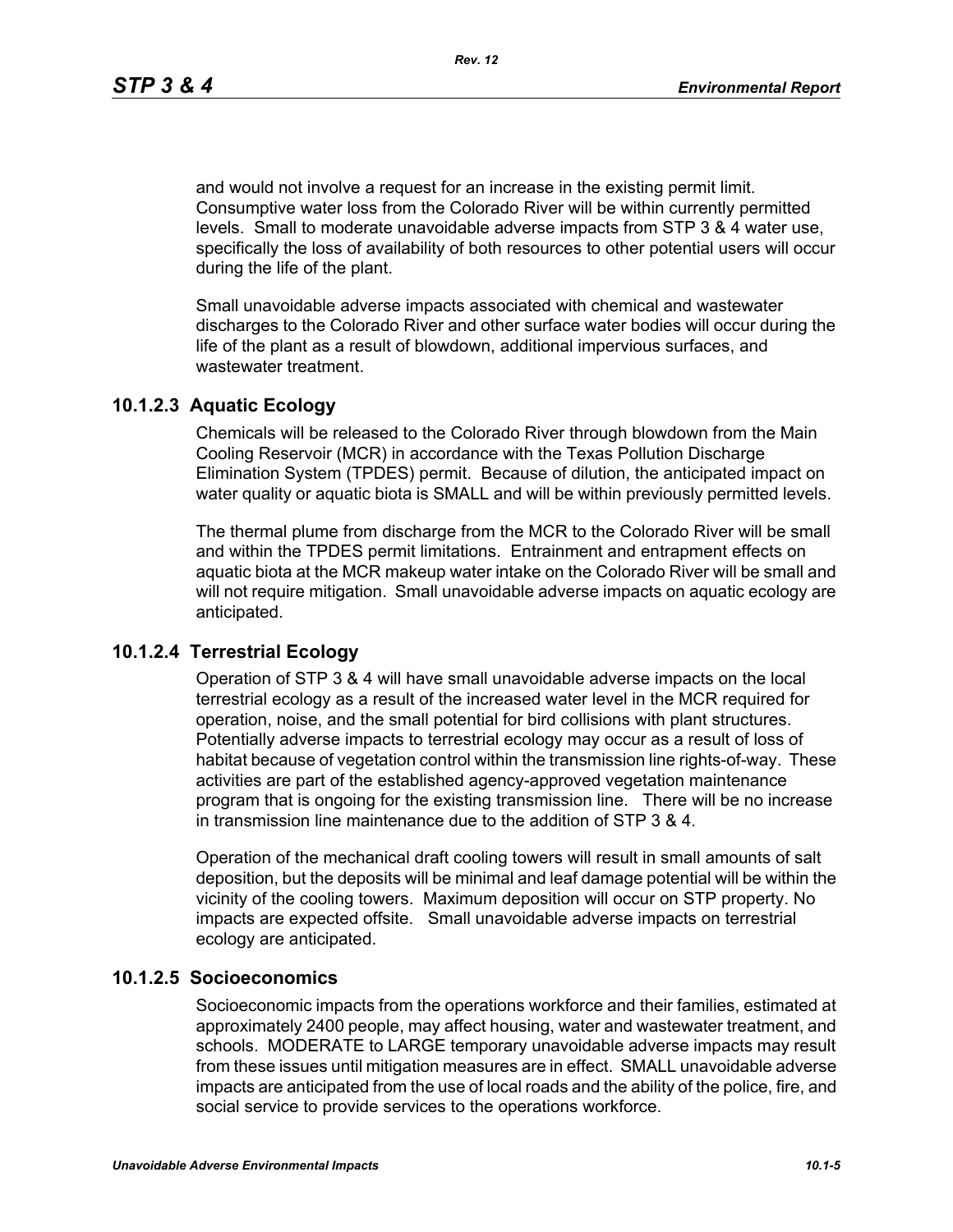Several plant buildings (e.g., reactor building, cooling towers) will be visible from local roads. Also, the plume generated from the cooling towers may be visible during several months of the year. The incremental increase in visible impacts will not have any short- or long-term impacts to local residents or visitors, and will therefore be SMALL. Small adverse environmental impacts are anticipated.

# **10.1.2.6 Radiologicals**

STP 3 & 4 will discharge small amounts of radioactive liquids and gases within regulatory limits (10 CFR 50, Appendix I). Potential doses to workers and the public will be well within the applicable regulatory limits. The generation of radioactive wastes will also occur as a result of plant operation. Small unavoidable adverse impacts are anticipated.

# **10.1.2.7 Atmospheric and Meteorological**

Minimal releases of pollutants to the atmosphere will result from operation of STP 3 & 4. In particular, testing of standby generators and other combustion equipment (estimated at less than 100 hours/year) will emit minimal air pollutants. The emissions from the two mechanical draft cooling towers have the potential for causing micro-level changes to the meteorology (e.g., fogging, precipitation, ground-level fogging), but only in the immediate vicinity of the towers. SMALL unavoidable adverse impacts are anticipated.

# **10.1.2.8 Environmental Justice**

No impacts that would be disproportionately high and adverse on minority or lowincome populations were identified. However, low-income rental housing rates could increase due to increased demand for housing, potentially displacing low-income renters in Matagorda County at the start of operations. SMALL, temporary, unavoidable adverse impacts are anticipated.

# **10.1.3 Summary of Unavoidable Adverse Environmental Impacts**

Based on the preceding analysis of unavoidable adverse impacts from the construction and operation of STP 3 & 4, the following are irreversible commitments of these environmental resources:

- **Land use resources**
- **Nater resources**
- **Ecological resources (terrestrial and aquatic)**

These irreversible commitments are further discussed in Section 10.2, Irreversible and Irretrievable Commitments of Resources. The unavoidable adverse environmental impacts that are further considered in Section 10.4, Benefit-Cost Balance, are summarized below:

- Land use (onsite and offsite)
- **Nater (surface water and groundwater)**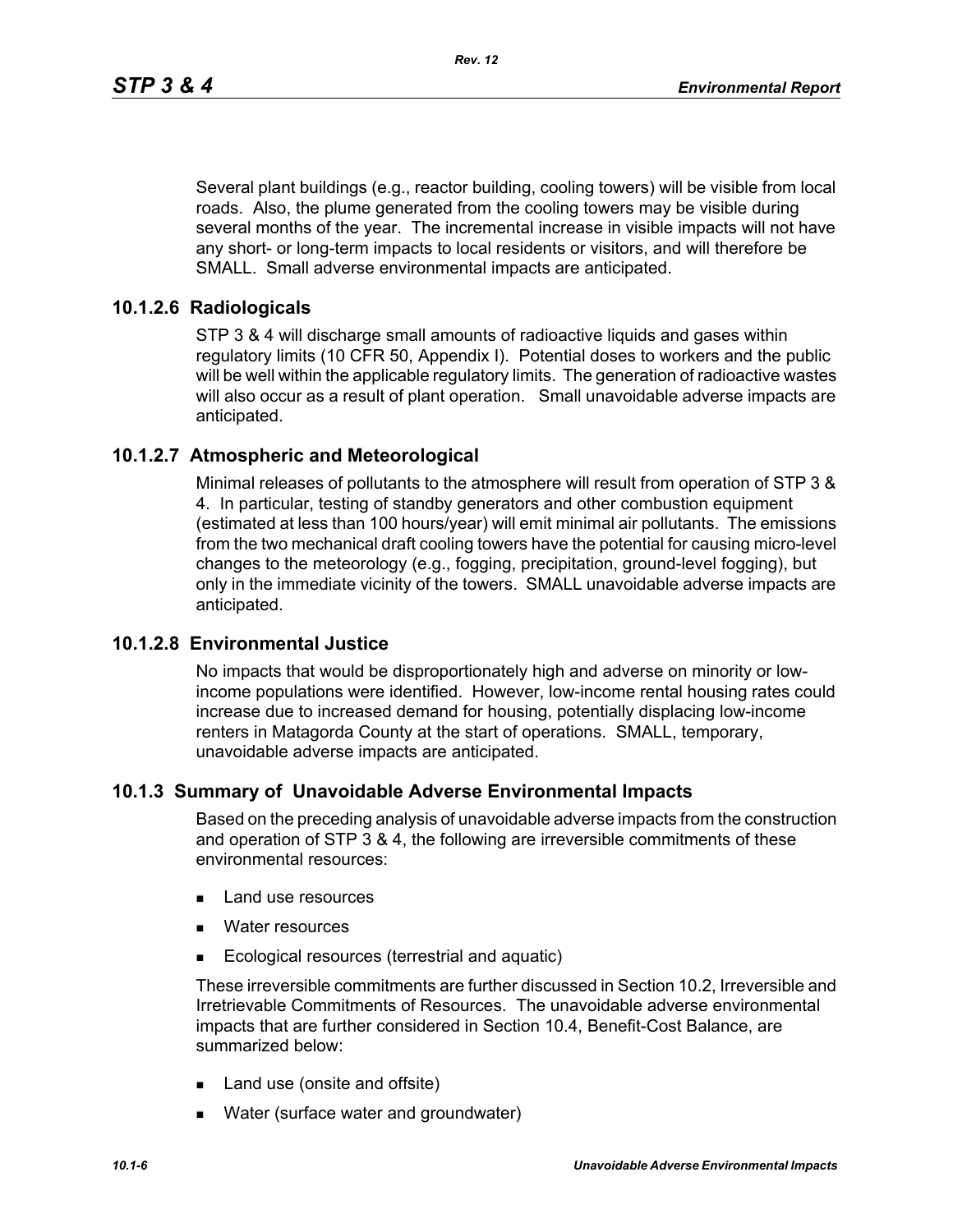- Ecology (terrestrial and aquatic)
- Socioeconomic (traffic, housing, water and wastewater, schools, fire and police services)
- Radiological (regulated effluent releases, storage of wastes)

### **10.1.4 References**

10.1-1 "Site Groundwater Use for Construction, Initial Testing, Startup, and Operations," Fluor Nuclear Power Calculation No. U7-SITE-G-CALC-DESN-2002.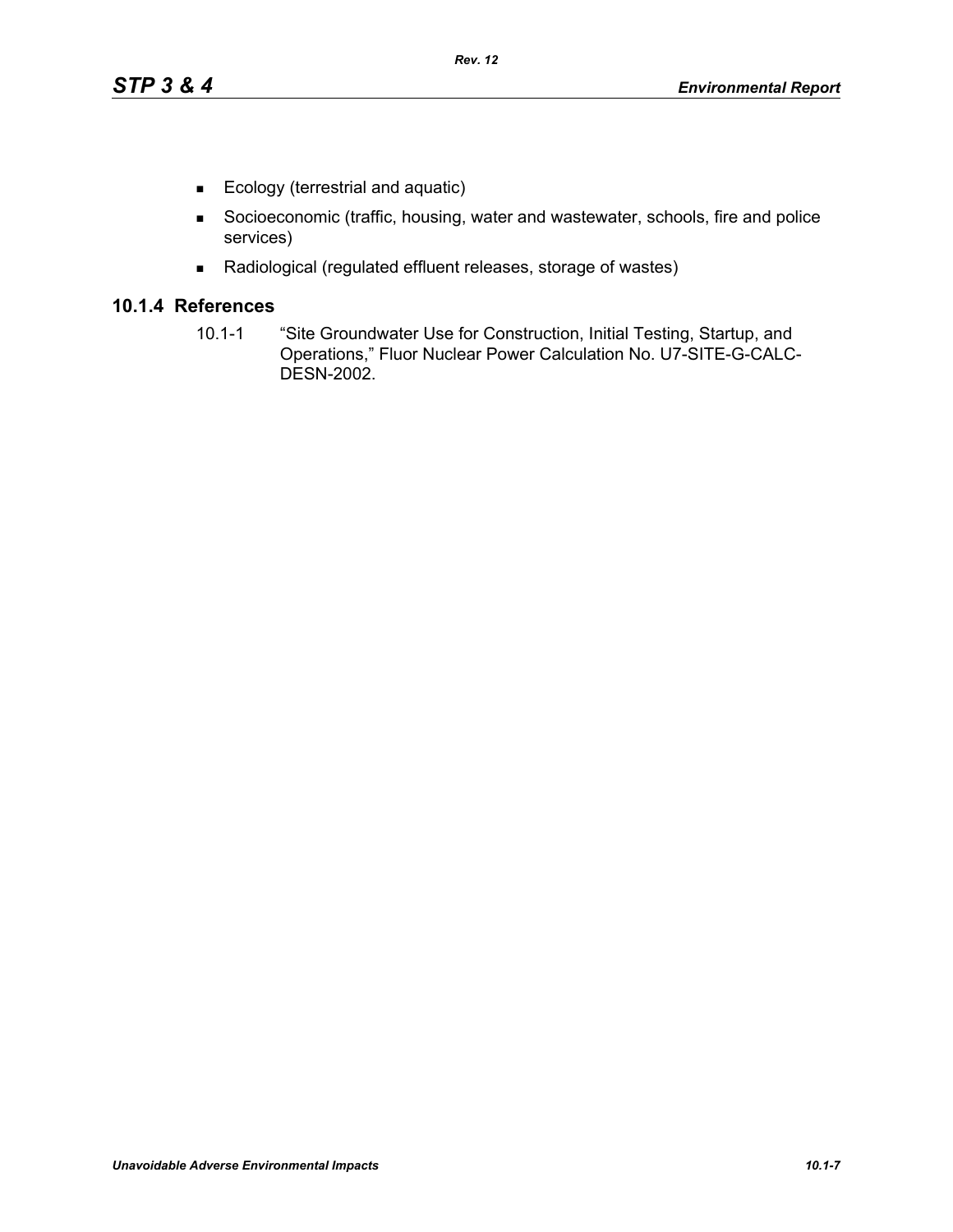| Category | <b>Adverse Impact</b>                                                                                                                                                                                                                                  | <b>Actions to Mitigate Impacts</b>                                                                                                                                                                                                                                                                                         | <b>Unavoidable Adverse Impacts</b>                                                             |
|----------|--------------------------------------------------------------------------------------------------------------------------------------------------------------------------------------------------------------------------------------------------------|----------------------------------------------------------------------------------------------------------------------------------------------------------------------------------------------------------------------------------------------------------------------------------------------------------------------------|------------------------------------------------------------------------------------------------|
| Land     | Ground-disturbing activities<br>including excavating and<br>recontouring the landscape.                                                                                                                                                                | Conduct construction activities using Best Management<br>Practices (BMP) in accordance with regulatory and<br>permit requirements. Implement environmental controls<br>required in the Stormwater Pollution Protection Plan<br>(SWPPP) such as weekly compliance inspections,<br>documentation of runoff controls, etc.    | Small, temporary impact to land use<br>during the construction phase of<br>project.            |
|          | Removal of vegetation within<br>the temporary impact areas.                                                                                                                                                                                            | Cleanup and dispose of waste debris at designated<br>location. Temporary impact area will be graded,<br>landscaped to match the surrounding area, and<br>revegetated.                                                                                                                                                      | Small, temporary impact to land use<br>during the construction phase of<br>project.            |
|          | <b>Construction activities</b><br>conducted in sensitive areas<br>(e.g., in or around wetlands or<br>other Waters of the U.S.)                                                                                                                         | Maintain communications with local and regional<br>government and nongovernment organizations to verify<br>that construction activities comply with applicable laws<br>and regulations.<br>Avoid sensitive areas where possible. All activities in<br>these areas would comply with regulatory and permit<br>requirements. | Small to moderate temporary impact to<br>land use during the construction phase<br>of project. |
|          | Stockpiling of soils on site<br>including spoil mounds and<br>borrow pit soils.                                                                                                                                                                        | Restrict stockpiling to designated areas. Stabilize all<br>loose soils on site through the use of appropriate<br>erosion control methodologies.                                                                                                                                                                            | Small, temporary impact to land use<br>during the construction phase of<br>project.            |
|          | Change in land use due to<br>construction of new permanent<br>structures and the creation of<br>impervious surface i.e., the<br>haul road and the parking area<br>within the existing STP site<br>(the site is designated for<br>industrial land use). | Restrict all construction and construction-related<br>activities to the designated areas within the STP site.                                                                                                                                                                                                              | Small impacts to land use for the life of<br>the plant.                                        |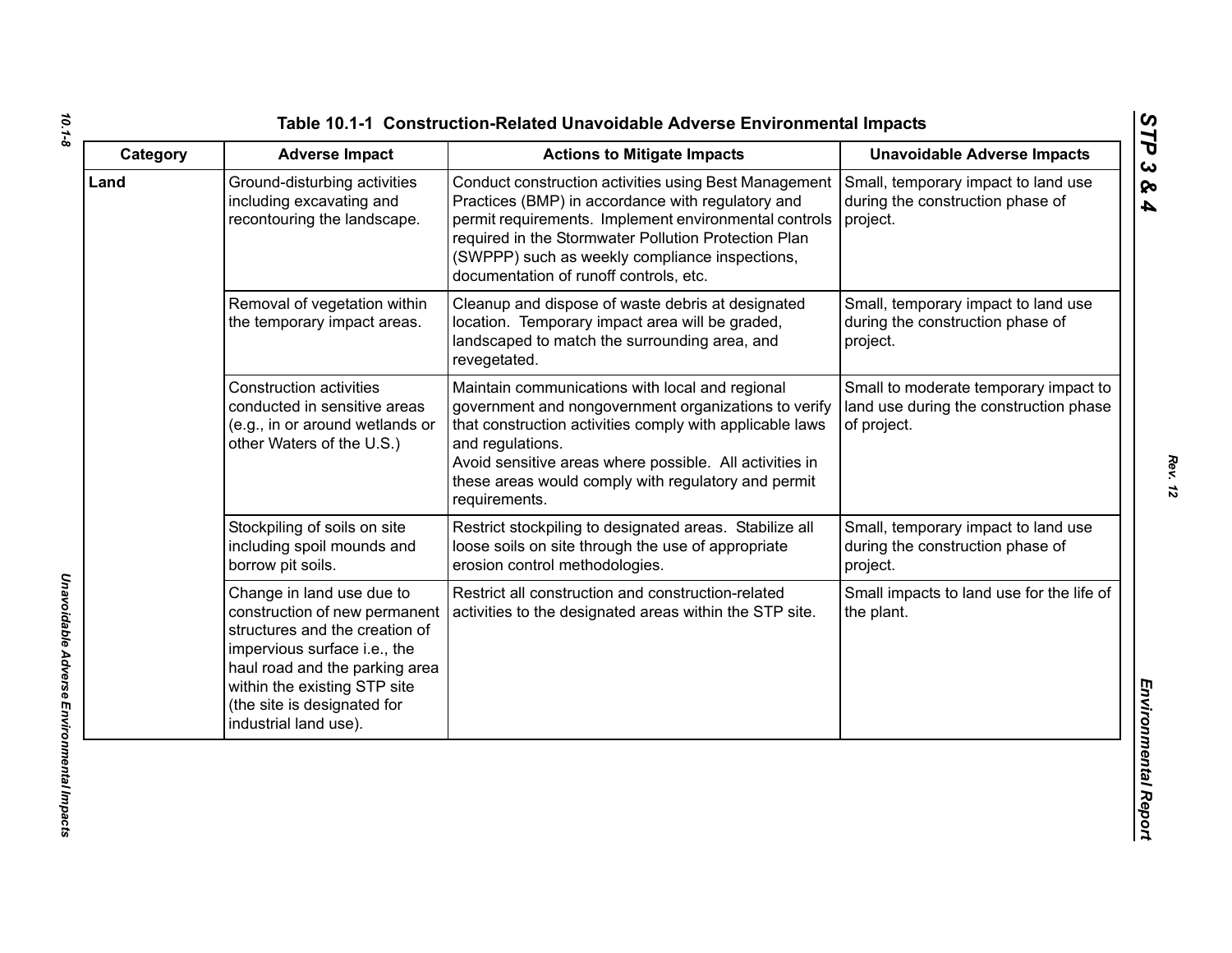| Category                                  | <b>Adverse Impact</b>                                                                                                                               | <b>Actions to Mitigate Impacts</b>                                                                                                                                                                                                                                                                                                                                                                                                                                                                                                                                                                                                           | <b>Unavoidable Adverse Impacts</b>                                                             |
|-------------------------------------------|-----------------------------------------------------------------------------------------------------------------------------------------------------|----------------------------------------------------------------------------------------------------------------------------------------------------------------------------------------------------------------------------------------------------------------------------------------------------------------------------------------------------------------------------------------------------------------------------------------------------------------------------------------------------------------------------------------------------------------------------------------------------------------------------------------------|------------------------------------------------------------------------------------------------|
| Land                                      | Potential short-term physical<br>land use changes in the vicinity<br>of the project due to<br>development of employee<br>housing.                   | Maintain communications with local and regional<br>government and nongovernment organizations to<br>disseminate project information in a timely manner.                                                                                                                                                                                                                                                                                                                                                                                                                                                                                      | Small to moderate temporary impact to<br>land use during the construction phase<br>of project. |
| <b>Hydrologic and</b><br><b>Water Use</b> | Impacts to onsite surface water<br>drainage flows by diverting and<br>filling several unnamed onsite<br>drainage features.                          | New drainage ditches and other feature such as<br>sediment filters would be used to accommodate surface<br>water runoff from altered drainage areas and the newly<br>constructed impervious areas. Avoid all jurisdictional<br>wetlands. Appropriate erosion control measures taken<br>on all drainage features and wetlands to prevent turbid<br>water, soil deposition, vegetation removal, etc., from<br>occurring within those areas or downstream areas<br>through the approved SWPPP.                                                                                                                                                  | Small, temporary impact to hydrology<br>during the construction phase of<br>project.           |
|                                           | Increase in surface water as a<br>result of dewatering and<br>excavation activities.                                                                | To decrease the volume of surface water runoff created<br>during dewatering/excavating activities of the deeply<br>excavated areas, a groundwater control system<br>consisting of a slurry wall and a perimeter circuit of<br>deep wells in conjunction with sand drains will be<br>constructed. All other surface water runoff created<br>during the excavation/dewatering activities will be<br>controlled by a series of ditches that drain the water<br>away from construction activities. Proper erosion<br>controls will be used to contain sediments found in the<br>runoff before being discharged into any jurisdictional<br>water. | Small, temporary impact to hydrology<br>during the construction phase of<br>project.           |
|                                           | Impacts to local hydrology<br>resulting from the excavation<br>through the shallow aquifer,<br>and subsequent dewatering of<br>the shallow aquifer. | Local drinking water wells found in the vicinity of the<br>construction area will be unaffected because they are<br>located in the deeper aquifer which is isolated by<br>surficial clays. Dewatering would occur within the<br>shallow aquifer in a limited area for a short period of<br>time. Upon completion of construction, groundwater in<br>the shallow aquifer will return to natural elevations.                                                                                                                                                                                                                                   | Small, temporary impact to hydrology<br>during the construction phase of<br>project.           |

 $10.1 - 9$ 

*Rev. 12*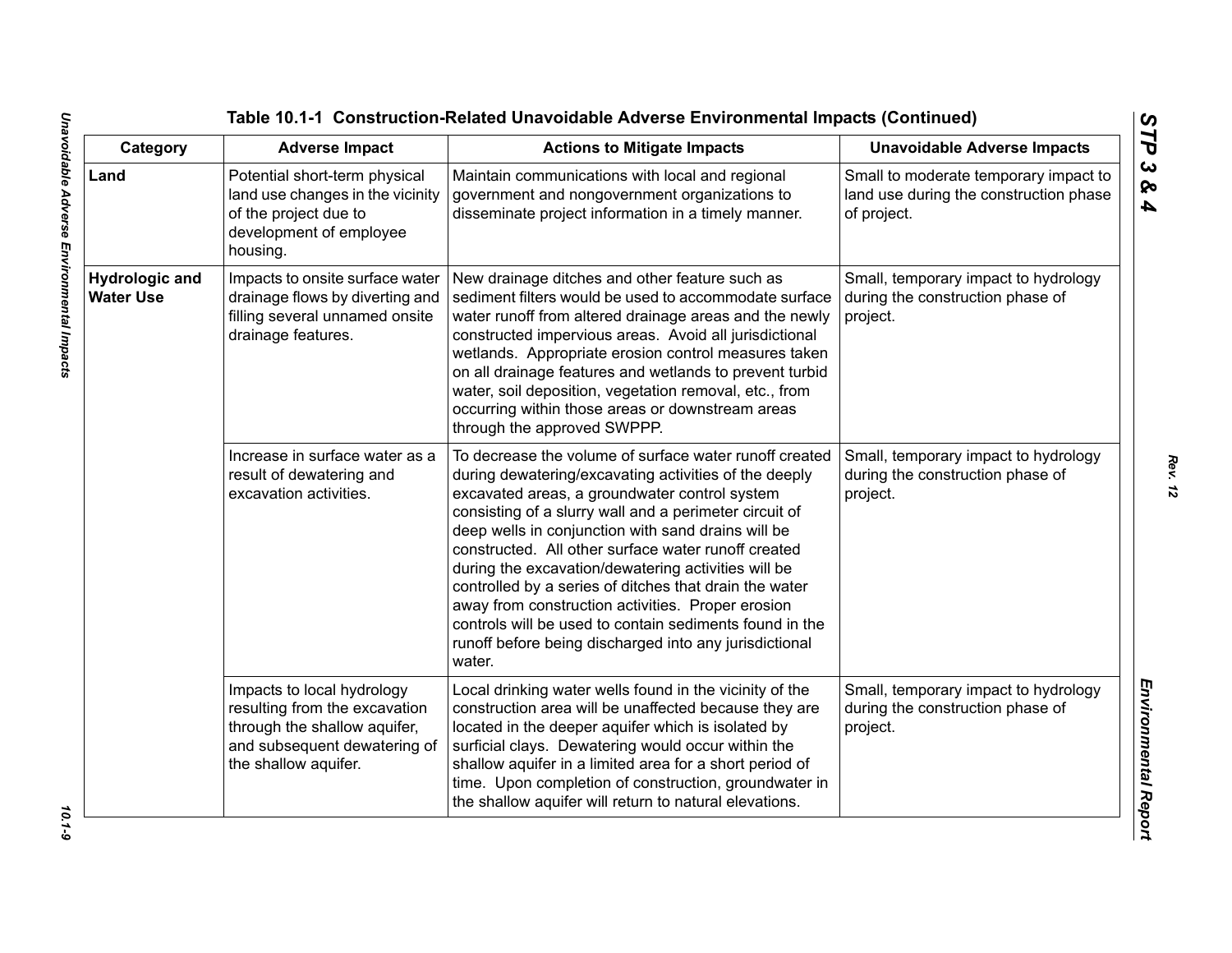| Category                                       | <b>Adverse Impact</b>                                                                                                                                                                                                           | <b>Actions to Mitigate Impacts</b>                                                                                                                                                                                                                                                                                                                                                                                                                                                                                              | <b>Unavoidable Adverse Impacts</b>                                                                      |
|------------------------------------------------|---------------------------------------------------------------------------------------------------------------------------------------------------------------------------------------------------------------------------------|---------------------------------------------------------------------------------------------------------------------------------------------------------------------------------------------------------------------------------------------------------------------------------------------------------------------------------------------------------------------------------------------------------------------------------------------------------------------------------------------------------------------------------|---------------------------------------------------------------------------------------------------------|
| <b>Hydrologic and</b><br><b>Water Use</b>      | Potential for water pressure<br>reduction within the local water<br>table due to dewatering<br>activities (i.e. dust abatement,<br>concrete mixing, potable water<br>$use)$ .                                                   | Limit dewatering activities to only those necessary for<br>construction.                                                                                                                                                                                                                                                                                                                                                                                                                                                        | Small, temporary impact to local water<br>use during the construction phase of<br>project.              |
|                                                | Potential impact to Little<br>Robbins Slough, Kelly's Lake,<br>and the Colorado River due to<br>turbidity and sedimentation<br>caused by soil erosion from<br>ground disturbance.                                               | Adhere to applicable regulations and permit<br>requirements found in the TPDES permit. Implement<br>BMPs to prevent the movement of pollutants (including<br>sediments) into wetlands and water bodies via storm<br>water runoff. BMPs will include the use of erosion-<br>control measures such as silt fences and sediment<br>settling ponds to prevent sedimentation and turbid<br>water discharge.<br>Use of vegetated land buffers between water bodies<br>and the construction site to minimize sedimentation<br>impacts. | Small, temporary impact to surface<br>water quality during the construction<br>phase of project.        |
| <b>Ecology</b><br>(Terrestrial and<br>Aquatic) | Construction activities will<br>result in habitat loss and will<br>displace animals such as birds<br>and mammals that currently<br>inhabit the construction site.<br>The mortality rate of less<br>mobile animals may increase. | Limit vegetation removal to only those areas needed for<br>construction. Restoration of the temporary impact<br>areas will be completed in a timely manner upon<br>completion of construction.                                                                                                                                                                                                                                                                                                                                  | Small, temporary impacts to habitat<br>and wildlife during the construction<br>phase of the project.    |
|                                                | Filling of drainage areas and<br>ditches may impact foraging<br>and roosting habits of wetland<br>dependent species.                                                                                                            | Restoration of the habitat by relocating and<br>revegetation of drainage areas.                                                                                                                                                                                                                                                                                                                                                                                                                                                 | Small, temporary impacts to wildlife<br>foraging areas during the construction<br>phase of the project. |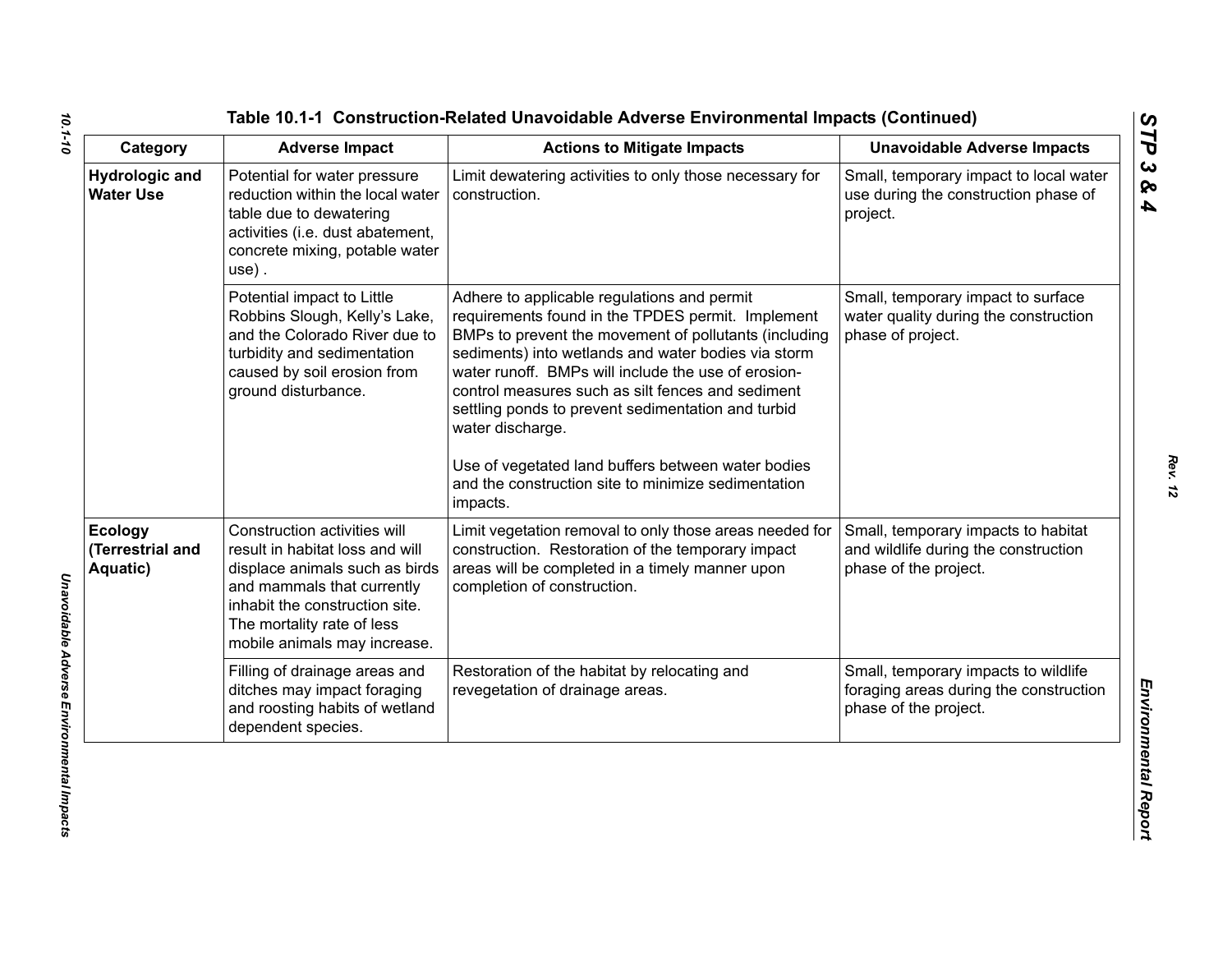| Category                                | <b>Adverse Impact</b>                                                                                                                                                                             | <b>Actions to Mitigate Impacts</b>                                                                                                                                                                                                                                                                                                                                                                                                                                                                 | <b>Unavoidable Adverse Impacts</b>                                                                                                                          |
|-----------------------------------------|---------------------------------------------------------------------------------------------------------------------------------------------------------------------------------------------------|----------------------------------------------------------------------------------------------------------------------------------------------------------------------------------------------------------------------------------------------------------------------------------------------------------------------------------------------------------------------------------------------------------------------------------------------------------------------------------------------------|-------------------------------------------------------------------------------------------------------------------------------------------------------------|
| Ecology<br>(Terrestrial and<br>Aquatic) | Disturbance or destruction of<br>wetlands and surface waters<br>by working in, over, or close to,<br>these areas.                                                                                 | Avoidance of wetland areas, where possible, during<br>construction activities.                                                                                                                                                                                                                                                                                                                                                                                                                     | Wetlands will be avoided where<br>possible. There will be small,<br>temporary impacts to surface waters<br>during the construction phase of the<br>project. |
|                                         | Wildlife may be startled or<br>frightened away by<br>construction noises (onsite and<br>transmission lines).                                                                                      | Animal displacement due to noise should be temporary<br>in nature. Animals should return upon completion of<br>construction.                                                                                                                                                                                                                                                                                                                                                                       | Small, temporary impacts wildlife<br>during the construction phase of the<br>project.                                                                       |
|                                         | Potential impacts to aquatic<br>plants, benthic<br>macroinvertebrates, and fish<br>as a result of water turbidity<br>and sedimentation caused by<br>soil erosion from construction<br>activities. | Develop and implement erosion and sediment control<br>plans that incorporate recognized BMPs such as<br>covering of all disturbed areas, reducing the length of<br>time disturbed soil is exposed to weather, and<br>intercepting and retaining sediment via retention ponds<br>and drainage ditches. Upon completion of construction<br>along stream banks or drainage features, disturbed<br>areas will be rip-rapped or seeded to establish a<br>perennial vegetative cover to prevent erosion. | Small, temporary impacts to aquatic<br>ecosystems during the construction<br>phase of the project.                                                          |
|                                         | Displacement of fish, aquatic<br>species, crustaceans and<br>insects from filling of drainage<br>features on site.                                                                                | Mitigation is not necessary because the impact acreage<br>of this non-jurisdictional area is small, the type of habitat<br>is not unique to the area, and no important species are<br>found onsite.                                                                                                                                                                                                                                                                                                | Small, temporary impacts to aquatic<br>ecosystems during the construction<br>phase of the project.                                                          |
|                                         | Temporary decline in insect<br>population from rerouting of<br>onsite drainage features.                                                                                                          | Restoration of the habitat by relocating and<br>revegetating the drainage feature.                                                                                                                                                                                                                                                                                                                                                                                                                 | Small, temporary impacts to insect<br>populations during the construction<br>phase of the project.                                                          |
| Socioeconomic                           | Degradation of roads in the<br>vicinity of the project due to<br>increased traffic and an<br>increase in heavy, wide-bodied<br>trucks and equipment.                                              | Alert the appropriate local government agencies of<br>problem areas as they occur so that necessary road<br>repairs and improvements (i.e., patching cracks and<br>potholes, reinforcing soft shoulders) can be conducted<br>in a timely manner.                                                                                                                                                                                                                                                   | Small, temporary impacts to roads<br>during the construction phase of the<br>project.                                                                       |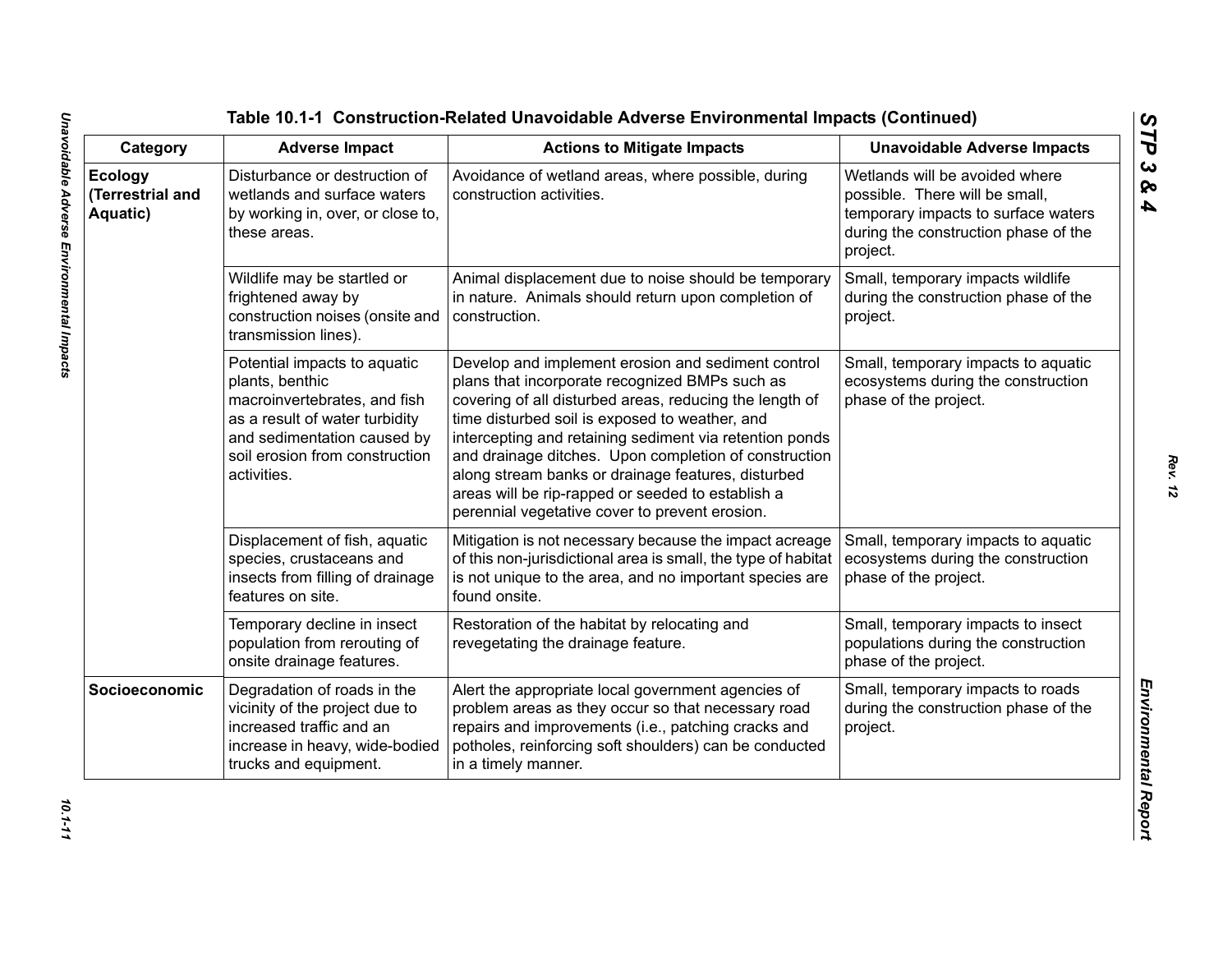| Category      | <b>Adverse Impact</b>                                                                                                            | <b>Actions to Mitigate Impacts</b>                                                                                                                                                                                                                                                                              | <b>Unavoidable Adverse Impacts</b>                                                                                                                                                                            |
|---------------|----------------------------------------------------------------------------------------------------------------------------------|-----------------------------------------------------------------------------------------------------------------------------------------------------------------------------------------------------------------------------------------------------------------------------------------------------------------|---------------------------------------------------------------------------------------------------------------------------------------------------------------------------------------------------------------|
| Socioeconomic | Increased traffic congestion in<br>the vicinity of STP due to<br>construction activities.                                        | Develop and implement a construction traffic<br>management plan that could include such measures as<br>turn lane installation where necessary, establishing a<br>centralized parking area with shuttle service,<br>encouraging carpools, and staggering shifts.                                                 | Moderate to large impacts to traffic<br>congestion during the construction<br>phase of the project.                                                                                                           |
|               | Potential short-term housing<br>shortage in Matagorda County.                                                                    | Mitigation efforts will be market-driven over time.<br>Construction employment will increase gradually with a<br>peak after 2 or 3 years. This will allow time for<br>construction of new housing. Temporary housing could<br>be constructed as needed.                                                         | Moderate to large impacts to short-term<br>housing at the beginning of<br>construction of the project.                                                                                                        |
|               | Water shortages in Matagorda<br>County as a result of the in-<br>migrating construction<br>workforce.                            | Maintain communication with local government and<br>planning officials so that ample time is given to plan for<br>the influx. Mitigation strategies (performed by others)<br>include reuse, seawater desalination, conservation, and<br>the Lower Colorado River Authority/San Antonio Water<br>System Project. | Moderate to large impacts to water<br>supply at the beginning of construction<br>of the project.                                                                                                              |
|               | Shortage of wastewater<br>treatment plants in Matagorda<br>County as a result of the in-<br>migrating construction<br>workforce. | Maintain communication with local government and<br>planning officials so that ample time is given to plan for<br>the influx.                                                                                                                                                                                   | Moderate to large impacts to the<br>wastewater treatment facilities at the<br>beginning of construction of the project.                                                                                       |
|               | Potential impacts to police, fire,<br>medical, and social services in<br>Matagorda County.                                       | Maintain communication with local government officials<br>so that expansions in police and fire services could be<br>coordinated, planned, and funded in a timely manner.<br>Funding for this expansion will be provided through the<br>increased tax revenues from the construction project.                   | Moderate impacts to police and fire<br>services until expansion of workforce<br>are completed.<br>Small unavoidable adverse impacts to<br>medical and social services during the<br>construction of the plant |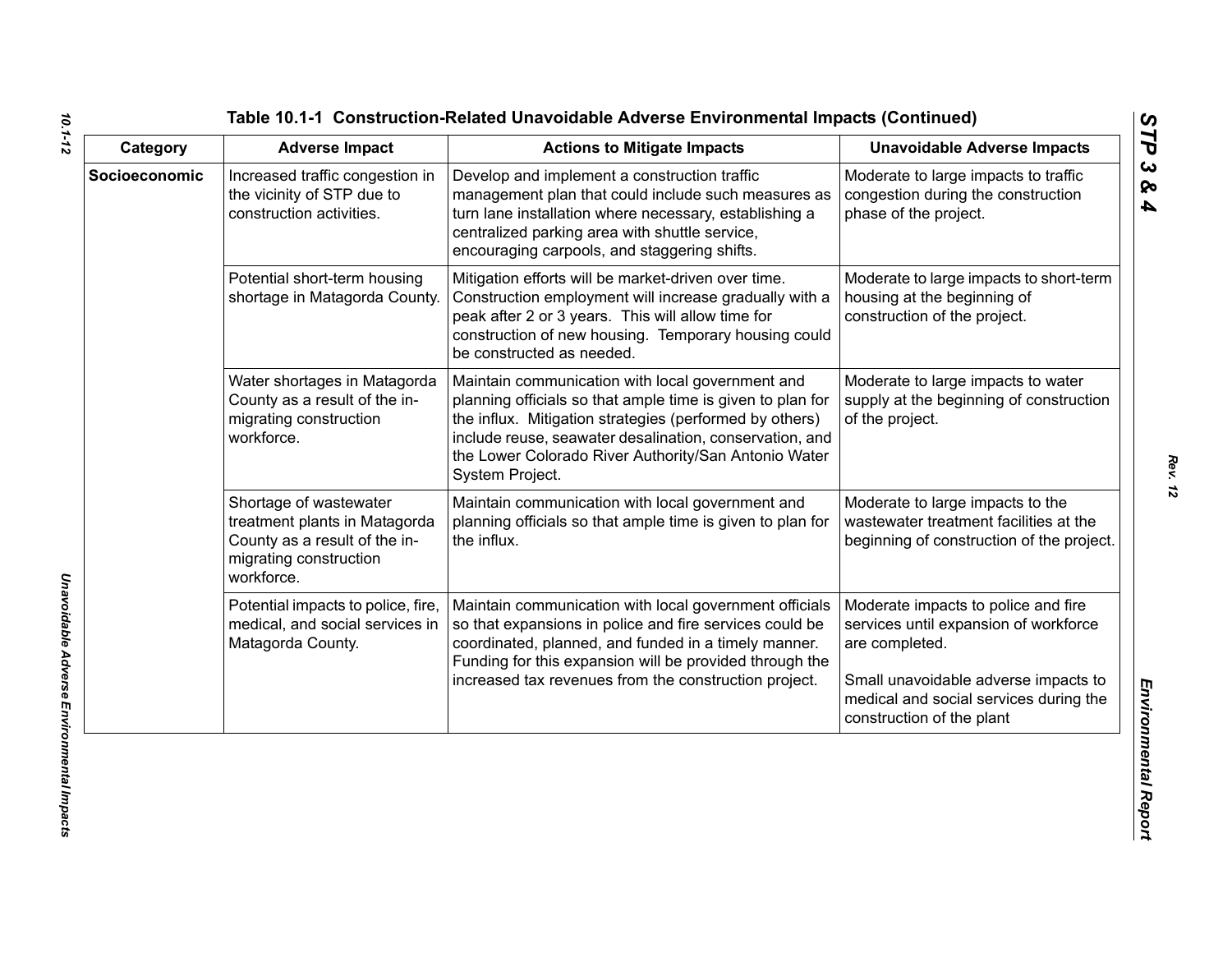| Category                                 | <b>Adverse Impact</b>                                                                                                                                                                                     | <b>Actions to Mitigate Impacts</b>                                                                                                                                                                                                                                                                                                             | <b>Unavoidable Adverse Impacts</b>                                                                         |
|------------------------------------------|-----------------------------------------------------------------------------------------------------------------------------------------------------------------------------------------------------------|------------------------------------------------------------------------------------------------------------------------------------------------------------------------------------------------------------------------------------------------------------------------------------------------------------------------------------------------|------------------------------------------------------------------------------------------------------------|
| Socioeconomic                            | Potential short-term ability of<br>schools in Matagorda County<br>to accommodate the increase<br>in student population.                                                                                   | Maintain communication with local government officials<br>so that timely short -term solutions can be implemented<br>in the form of adding modular classrooms and hiring<br>additional teachers to existing schools. Funding for<br>additional resources will be provided through the<br>increased tax revenues from the construction project. | Moderate to large impacts to schools<br>until expansion of facilities are<br>completed.                    |
| Radiological                             | Construction workers may be<br>exposed to radiation sources<br>(through direct radiation,<br>gaseous effluents, or liquid<br>effluents) from the routine<br>operations of STP 1 & 2.                      | Continual monitoring the STP site for radiation<br>exposure. The site will be in accordance with all<br>radiation safety regulations to ensure that the<br>construction workers are protected.                                                                                                                                                 | Small unavoidable adverse impact of<br>radiation exposure for construction<br>workers from existing units. |
| <b>Atmospheric and</b><br>Meteorological | Construction will cause<br>increased air emissions from<br>traffic, construction equipment,<br>and fugitive dust.                                                                                         | Use dust control measures (such as watering,<br>stabilizing disturbed areas, and covering trucks).<br>Comply with local, state, and/or federal air regulations.<br>Ensure that construction equipment is well maintained.                                                                                                                      | Small unavoidable adverse impacts<br>during the construction of the plant.                                 |
|                                          | Construction may cause local<br>elevated noise levels.                                                                                                                                                    | Notify local public of impending construction activities<br>that may exceed acceptable noise levels.                                                                                                                                                                                                                                           | Small unavoidable adverse impacts<br>during the construction of the plant.                                 |
| Environmental<br><b>Justice</b>          | The cost of low-income rental<br>housing could increase due to<br>increased demand for housing,<br>potentially displacing low-<br>income renters in Matagorda<br>County during the construction<br>phase. | Analysis of housing availability in Matagorda County<br>determined that the probability of this being an issue is<br>low. Because of this, mitigation would not be<br>necessary.                                                                                                                                                               | Small unavoidable adverse impacts<br>during the construction of the plant.                                 |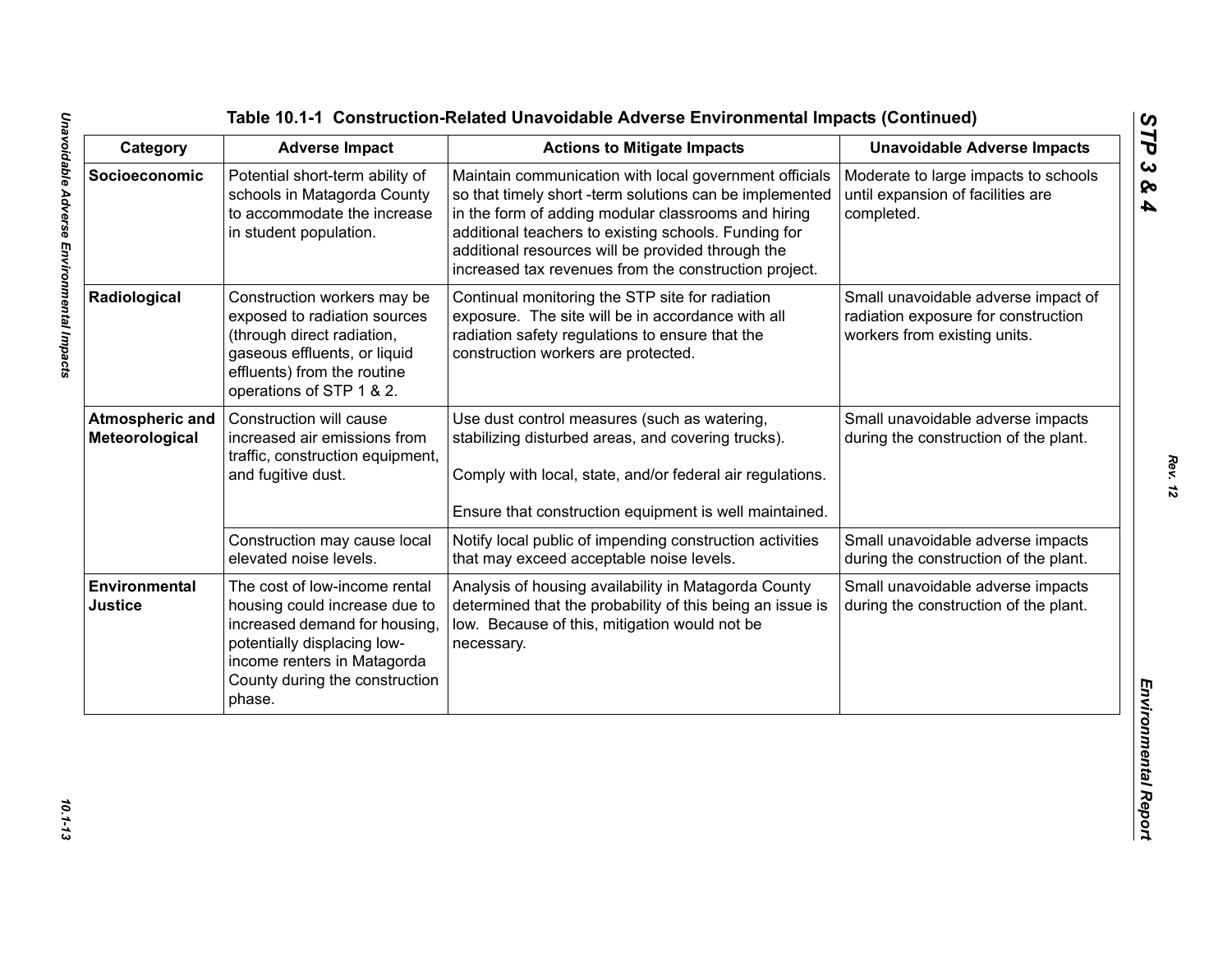| ທ |
|---|
|   |
| C |
| ట |
| ∞ |
| 4 |

| Category        | <b>Adverse Impact</b>                                                                                                                                                                                                                                                      | <b>Actions to Mitigate Impacts</b>                                                                                                                                                                                                                                                                                                                              | <b>Unavoidable Adverse Impacts</b>                                                                                                                                                                                                                                                                                        |
|-----------------|----------------------------------------------------------------------------------------------------------------------------------------------------------------------------------------------------------------------------------------------------------------------------|-----------------------------------------------------------------------------------------------------------------------------------------------------------------------------------------------------------------------------------------------------------------------------------------------------------------------------------------------------------------|---------------------------------------------------------------------------------------------------------------------------------------------------------------------------------------------------------------------------------------------------------------------------------------------------------------------------|
| <b>Land Use</b> | Approximately 90 acres of land<br>will be permanently dedicated to<br>the plant until decommissioning.<br>Approximately 21 acres of land<br>will be permanently dedicated<br>and 160 will be temporarily<br>committed to the uranium fuel<br>cycle during plant operation. | There are no practical measures of mitigation for this<br>impact.                                                                                                                                                                                                                                                                                               | Land will not be available for use<br>until plant(s) decommissioning<br>resulting in small unavoidable<br>adverse impact during life.<br>160 acres of land will not be<br>available until decommissioning of<br>the plant resulting in a small<br>unavoidable impact. 21 acres will<br>never be available for future use. |
|                 | Potential environmental impacts<br>onsite and offsite from disposal<br>of radioactive wastes generated<br>as a result of the fuel cycle.                                                                                                                                   | Disposal area(s) would be a permitted waste<br>disposal facility with a land use designated for such<br>activities. Disposal area would be operated under<br>appropriate regulations and guidelines until such<br>time a NRC licensed high-level waste disposal<br>facility is constructed. At that time, the storage area<br>could be restored for other uses. | Some onsite and offsite land will be<br>dedicated to licensed disposal<br>facilities and will no be available for<br>other uses. Small unavoidable<br>adverse impact.                                                                                                                                                     |
|                 | Offsite land use impacts<br>attributed to operations<br>workforce population growth.<br>Increase in development for<br>commercial and residential<br>purposes.                                                                                                             | Maintain communication with local and regional<br>government to disseminate project information so<br>they have the opportunity to plan accordingly.                                                                                                                                                                                                            | Small to moderate unavoidable<br>impact to land use during the life of<br>the plant.                                                                                                                                                                                                                                      |
|                 | Operation of new units would<br>result in an increase in the total<br>volume of solid waste generated<br>at the STP site.                                                                                                                                                  | All federal, Texas, and local requirements and<br>standards would be met regarding handling,<br>transportation, and offsite land disposal of the solid<br>waste at licensed facilities. STPNOC has recycling<br>and waste minimization programs currently in place.                                                                                             | Some offsite land will be dedicated<br>to licensed disposal facilities and will<br>not be available for other uses.<br>Small unavoidable adverse impact.                                                                                                                                                                  |

*10.1-14*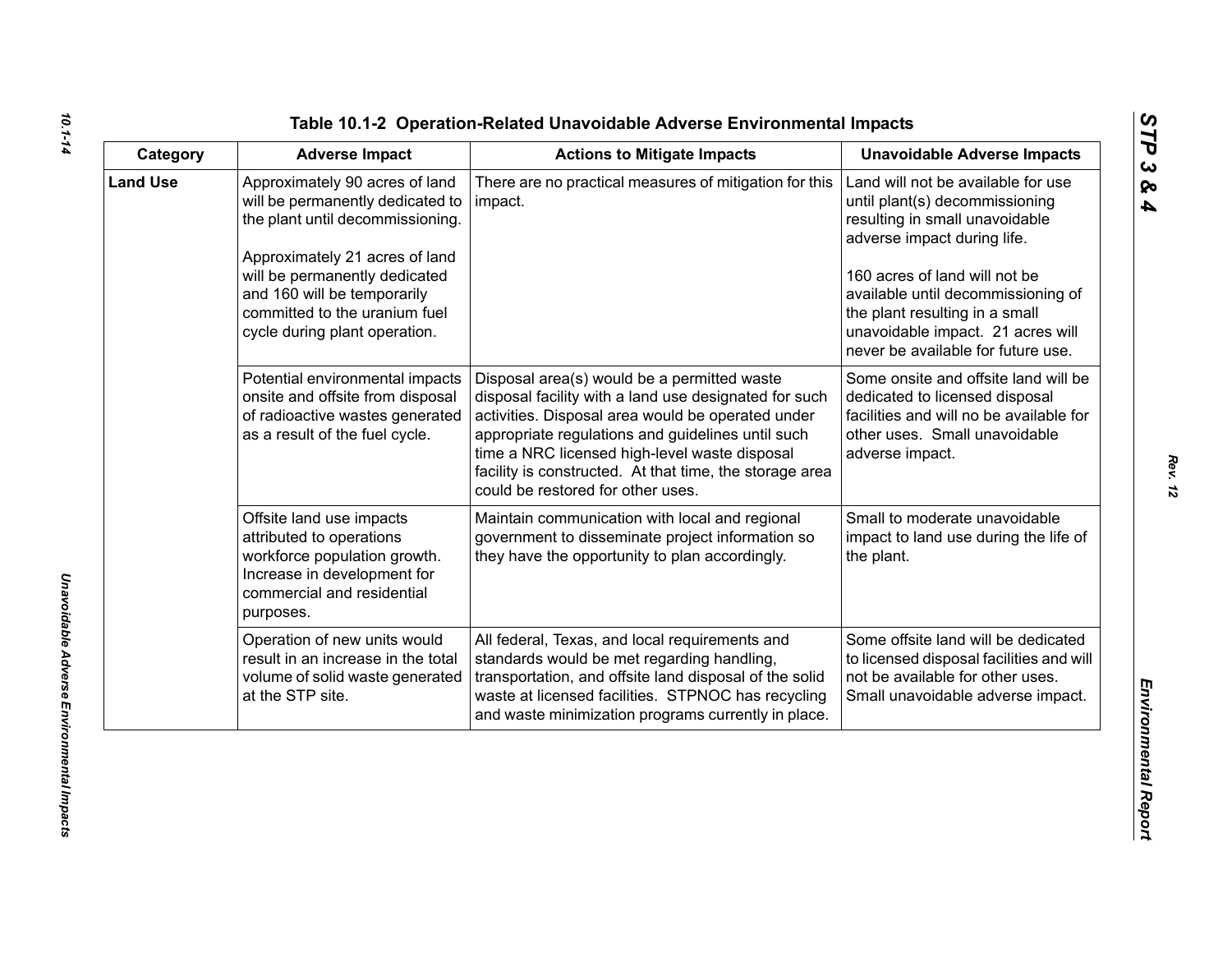Table 10.1-2 Operation-Related Unavoidable Adverse Emplore<br>
Category Adverse Impact<br>
Category Adverse Impact<br>
Marchard Involved Marcha Constant Action to Miligate Impacts<br>
Marchard Involved Marcha Constant Constant Constan

*Rev. 12*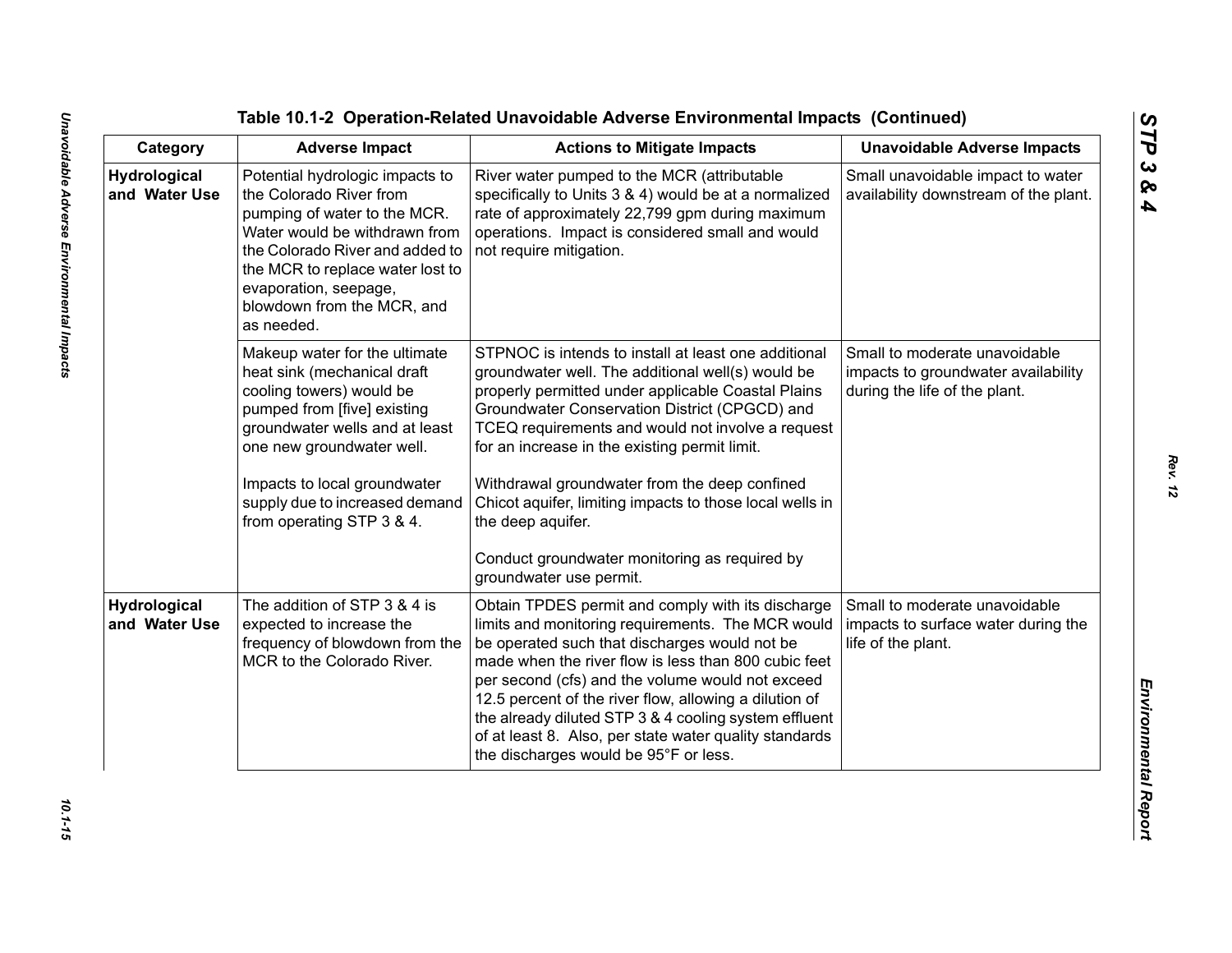| Category                                   | <b>Adverse Impact</b>                                                                                                                                                                                                                                                                                      | <b>Actions to Mitigate Impacts</b>                                                                                                                                                                                                                                                                                                                                                                                                                                                       | <b>Unavoidable Adverse Impacts</b>                                                                   |
|--------------------------------------------|------------------------------------------------------------------------------------------------------------------------------------------------------------------------------------------------------------------------------------------------------------------------------------------------------------|------------------------------------------------------------------------------------------------------------------------------------------------------------------------------------------------------------------------------------------------------------------------------------------------------------------------------------------------------------------------------------------------------------------------------------------------------------------------------------------|------------------------------------------------------------------------------------------------------|
| <b>Hydrological</b><br>and Water Use       | Non-radioactive wastewater<br>discharges will increase as a<br>result of the operation of the<br>new units' operation, such as<br>additional cooling water system<br>blowdown, permitted<br>wastewater from the new units'<br>auxiliary system, and storm<br>water runoff from new<br>impervious surfaces. | Discharges would be in accordance with applicable<br>TCEQ water quality standards. STPNOC will revise<br>the existing Stormwater Pollution Prevention Plan.<br>The impacts due to the new impervious surfaces will<br>be negligible due to Best Management Practices.                                                                                                                                                                                                                    | Small unavoidable increase in non-<br>radioactive wastewater discharge<br>for the life of the plant. |
| Ecological<br>(Terrestrial and<br>Aquatic) | Entrainment and impingement<br>of aquatic organisms at the<br>power plant water intake<br>structure.                                                                                                                                                                                                       | Intake structure designed with the "Best Technology<br>Available" The MCR is a closed cycle cooling system<br>that minimizes withdrawal of river water.<br>Impingement and entrainment were minimized by<br>other design features: (1) the intake was oriented in<br>such a way as to reduce attractant flows, (2) the<br>approach velocity at the traveling screens was<br>designed to be 0.5 fps or less, and (3) the intake was<br>equipped with a fish "handling and bypass" system. | Small unavoidable adverse impacts<br>during the life of the plant.                                   |
|                                            | Inclusion of STP 3&4 in the<br>existing cooling reservoir<br>system will lead to an increase<br>in operating water level,<br>potentially impacting existing<br>shoreline vegetation and<br>terrestrial biota using the<br>reservoir.                                                                       | Prey species will eventually recolonize along the<br>new shoreline. There are other foraging areas in the<br>vicinity until recolonization. Further mitigation would<br>not be required.                                                                                                                                                                                                                                                                                                 | Small unavoidable adverse impacts<br>during the life of the plant.                                   |
|                                            | Impacts to bird populations from<br>impacts with cooling towers.                                                                                                                                                                                                                                           | Low height of cooling towers would cause negligible<br>mortality. Mitigation would not be required.                                                                                                                                                                                                                                                                                                                                                                                      | Small unavoidable adverse impacts<br>during the life of the plant.                                   |

*STP 3 & 4*

Unavoidable Adverse Environmental Impacts *Unavoidable Adverse Environmental Impacts*